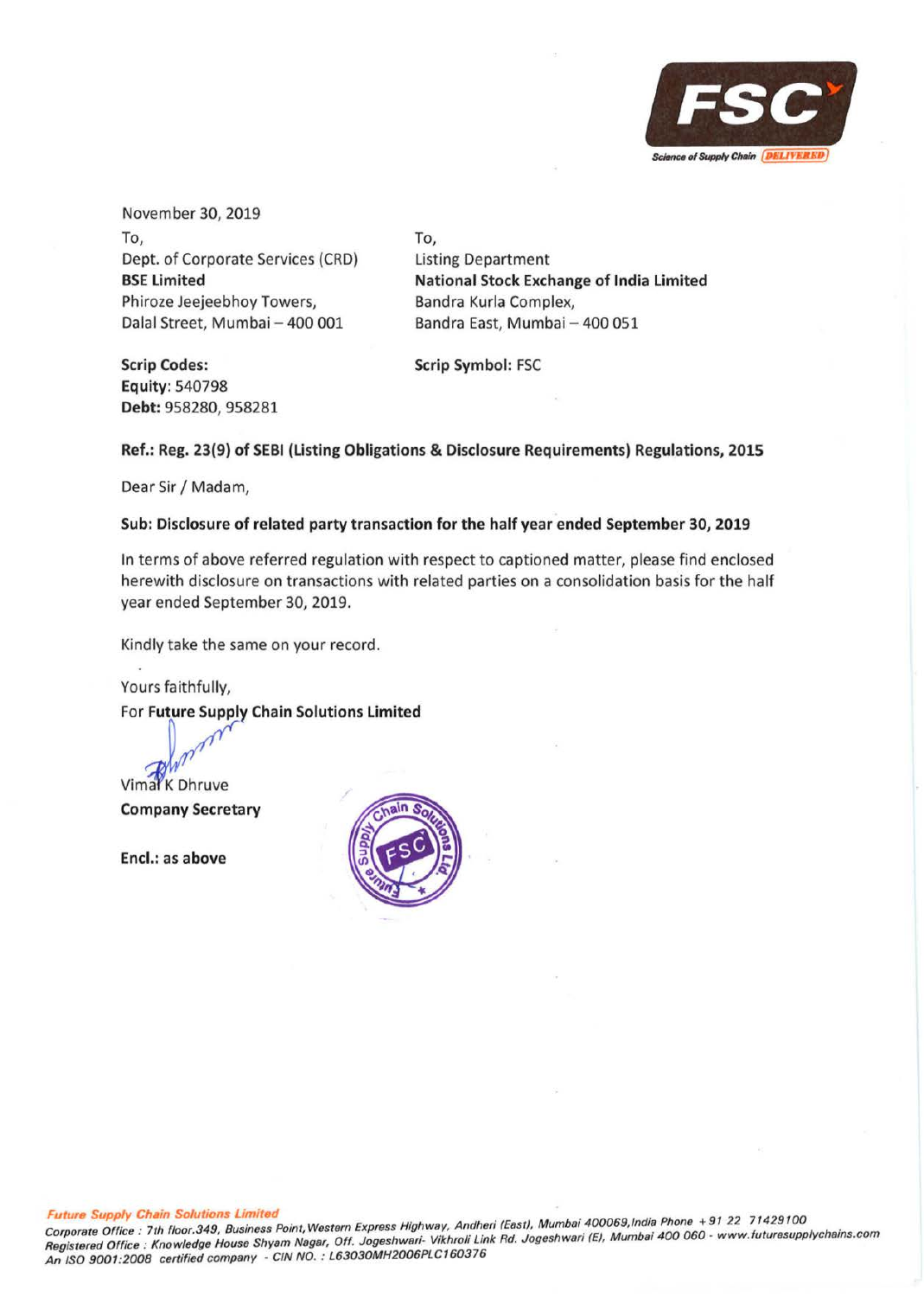

#### **DETAILS OF RELATED PARTY TRANSACTION FOR THE HALF YEAR ENDED SEPTEMBER 30, 2019**

|                   | Names of Related Parties and Nature of Relationship   |  |
|-------------------|-------------------------------------------------------|--|
|                   | Ultimate holding company - Future Enterprises Limited |  |
| Holding company   | - Ritvika Trading Private Limited                     |  |
| Associate company | - Leanbox Logistics Solutions Private Limited         |  |
| Fellow subsidiary | - Work Store Limited                                  |  |

# **Group Entities:**

| - Future Lifestyle Fashions Limited               |  |
|---------------------------------------------------|--|
| - Future Consumer Limited                         |  |
| - Future Retail Limited                           |  |
| - Future Ideas Company Limited                    |  |
| - Praxis Home Retail Limited                      |  |
| - Galaxy Entertainment Corporation Limited        |  |
| - Future Speciality Retail Limited                |  |
| - Future Stylelab Limited                         |  |
| - Rachika Trading Limited                         |  |
| - Aadhar Wholesale and Distribution Limited       |  |
| - Future Generali India Life Insurance Co Limited |  |
| - Apollo Design Apparel Parks Limited             |  |
| - Goldmohur Design and Apparel Park Limited       |  |
| - Nufuture Digital (India) Limited                |  |
| - Shree Balaji Ethnicity Retail Limited           |  |
| - Clarks Future Footware Private Limited          |  |
| - Future Corporate Resources Private Limited      |  |
| - Integrated Foodpark Private Limited             |  |
| - Sublime Foods Private Limited                   |  |
| - The Nilgiris Dairy Farm Private Limited         |  |
| - Hain Future Natural Products Private Limited    |  |
| - Turtle Limited                                  |  |

#### **Key Management Personnel**

- Mayur Toshniwal (Managing Director)



#### *Future Supply Chain Solutions Limited*

Corporate Office : 7th floor. 349, Business Point, Western Express Highway, Andheri (East), Mumbai 400069,/ndia Phone + 91 22 71429100 Registered Office : Knowledge House Shyam Nagar, Off. Jogeshwari- Vikhroli Link Rd. Jogeshwari (EJ, Mumbai 400 060 · www.futuresupplychains.com An ISO 9001:2008 certified company • GIN NO.: L63030MH2006PLC160376